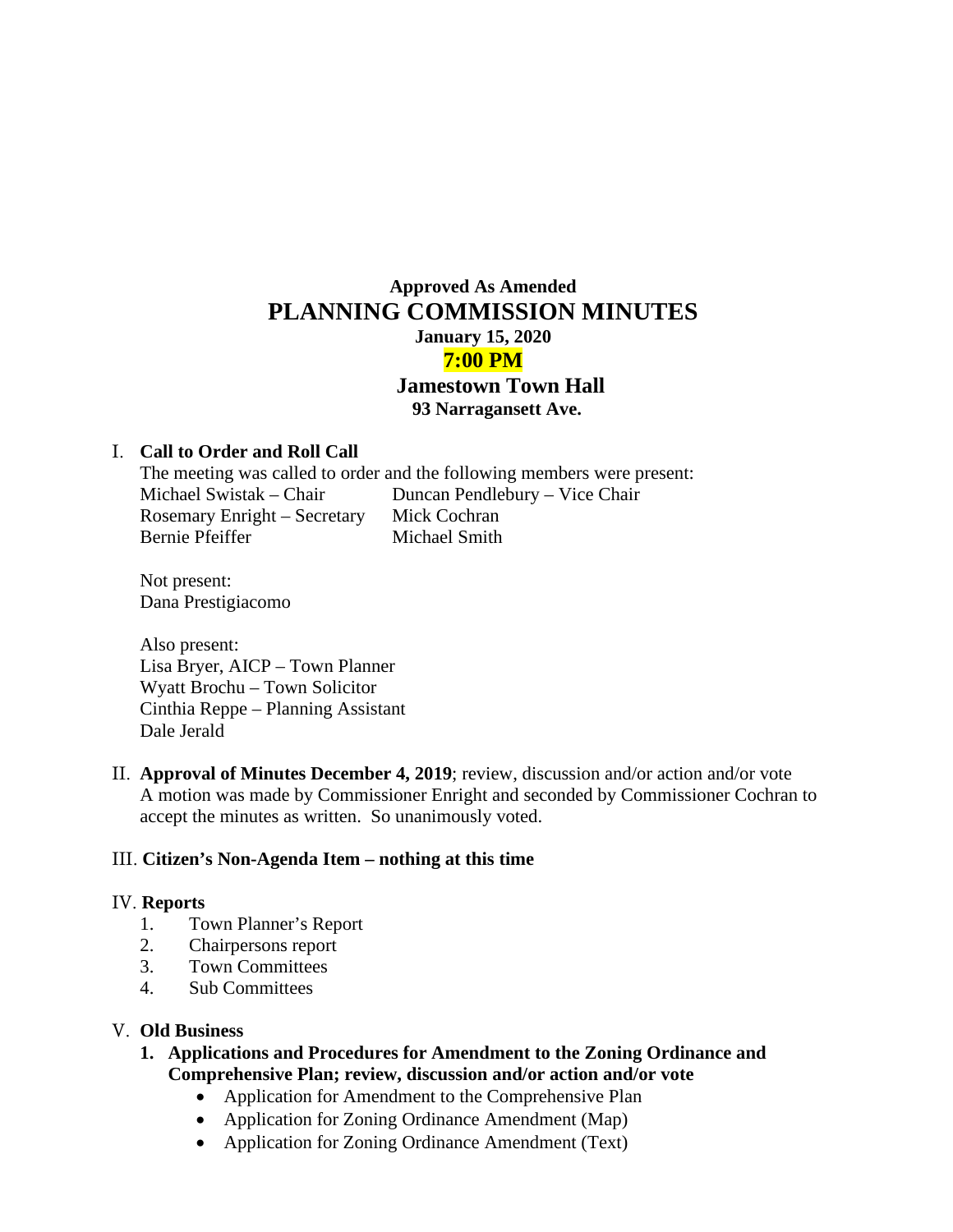Planning Commission Minutes January 15, 2020 Page 2

Town Planner Lisa Bryer said we have amended the zoning ordinance internally by staff, Planning Commission and Town Council. We now have 2 privately initiated requests pending so putting together an application is the way it should be handled. We have just never had the need for an application prior. The Planning Commission has heard about these applications previously as presented by their representatives; Clark**e** St. and Westwind Dr. Commissioner Enright said it needs to be mentioned in the application regarding who to make the check out in each application and that the fees may be less if combined in each application.

Commissioner Swistak asked if there would ever be a time that there would be 2 changes both map and text at the same time would it be a double charge? Yes. Commissioner Pendlebury thinks the town works to keep the zoning the way it is and to change it in a few cases may not be a good idea. We need to have a formal application for this Ms. Bryer stated. Town Solicitor Wyatt Brochu explained that they have a right to change a map. Bryer noted that the Comprehensive Plan future land use map needs to be consistent with the zoning ordinance map.

Dale Jerald - Carr Lane has the land use map been changed? the Planner noted several instances where the Town amended the map such as creating the Public zone and the OS-1 and OS-2 districts.

## **2. Zoning Ordinance Update –review, discussion and/or action and/or vote**

Tonight, we will go through final questions and amendments. Ms. Bryer said the good news is the questions from Horsley Witten in the gray boxes are dwindling. There are a few legal questions that when this is completed the solicitors will look at it as a whole. AFDU and new sections will be reviewed in detail by Solicitors before it goes to the Town Council to be scheduled for hearing.

Wind energy, are we making this too restricted asked Commissioner Enright? Discussion ensued. Commissioner Pendlebury is cautious about wind energy installations in front yards.

There is a section that allows height exemptions if you have enough property for setbacks. Everyone agreed on no front yard placement. Above ground propane tanks should not be allowed in front yard either Pendlebury noted. This has been addressed.

DPR checklist Commissioner Pendlebury said have all the checklists as an appendix for zoning ordinance.

These final changes will be made and given to the solicitors. Then it will come back here with formal correspondence and Findings of Fact to then be presented to the Town Council. When we get all amendments done will give the Planning Commission a final draft copy.

## VI. **New Business**

1. FY 2020-2021 Budget; review, discussion and/or action and/or vote